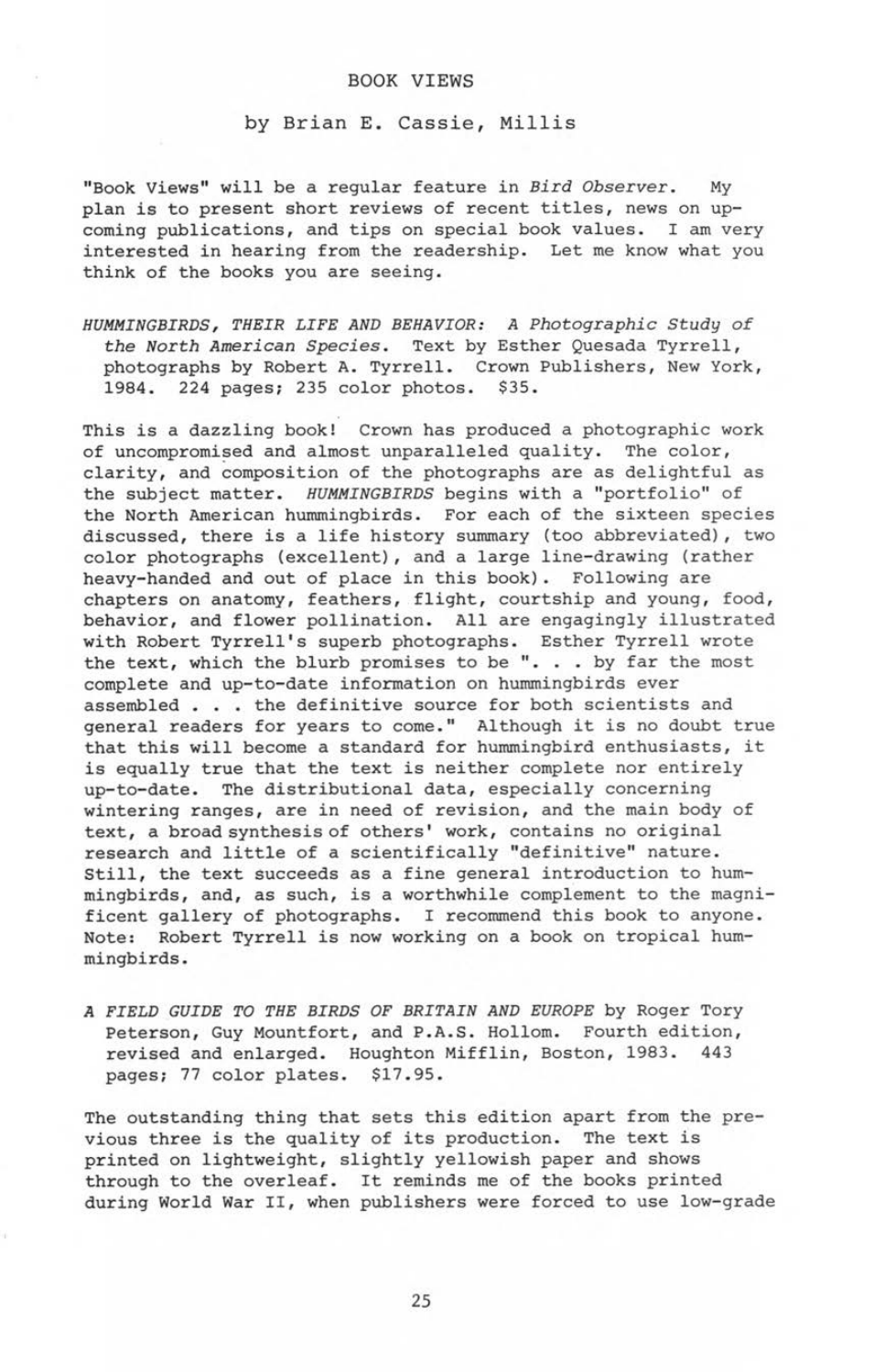paper. More disturbing, perhaps, than the paper is the color reproduction of the plates, which are badly washed out. It is interesting to note that the firm with the British rights to this book, William Collins Sons, had all of the plates reworked after the birdwatching public let its feelings be known. Perhaps Houghton Mifflin will do the same on future printings. In the meantime, if you want a good copy of this well-written, well-illustrated guide, order it from Britain. It will be hardcover (the American version has a flexible binding) and cheaper (about \$12).

*GUIDE TO OWL WATCHING IN NORTH AMERICA* by Donald S. Heintzelman. Winchester Press, Piscataway, 1984. 193 pages; 65 black-andwhite photos, one plate of owl silhouettes. Paperback, \$8.95.

This is the latest in a long series of superficial bird books by this author. In the many years since *Autumn Hawk Flights* was published, Heintzelman has produced a bewildering array of "birdwatching" books that few persons (except publishers!) could take seriously. *GUIDE TO OWL WATCHING IN NORTH AMERICA* purports to be the "first full-scale owl watching guide ever published." Full-scale indeed! The species accounts are very brief (nineteen in twenty-five pages); only three pages are devoted to the unique features of the owl physique; and the bibliography comprises a mere seventeen titles, including two by the author. Furthermore, the photographs are poorly reproduced; the owl silhouettes are not drawn to scale; and the seventy-five-page section on owl watching sites has a bigger write-up on Gooseberry Neck than on Amherst Island. Unless you absolutely have to have every owl book on the market, I recommend against buying this one.

OVERSTOCK BIRD BOOKS. There are a lot of attractively priced publishers' overstocks out there in the retail shops. Here are three 1983 titles currently available.

- *BIRDS THAT CAME BACK* by John Gooders. Tanager Books, 1983. 180 pages; photos. List price \$25, remainder price \$5.98. Rare and reestablished British breeding birds and their stories; not much of great interest to American birdwatchers.
- *BIRD MIGRATION* by Chris Mead. Facts on File, 1983. 224 pages; 250 illustrations. List price \$19.95, remainder price \$7.98. This is a good overview of the subject at a good price.
- *BIRDS OVER AMERICA* by Roger Tory Peterson. Dodd, Mead; 1983. 342 pages; photos. Paperback; list price \$12.95, remainder price \$2.98. The latest reprint of a Peterson standard. Peterson is a fine writer, and anyone interested in birds should enjoy this. The photos are poorly reproduced.

BRIAN E. CASSIE, who runs a natural history book enterprise, has joined our staff to write this feature. Other than books, "his passions" are marine mollusks, birds, and butterflies, and he has led natural history tours for Massachusetts Audubon Society in the United States, Canada, and Mexico.